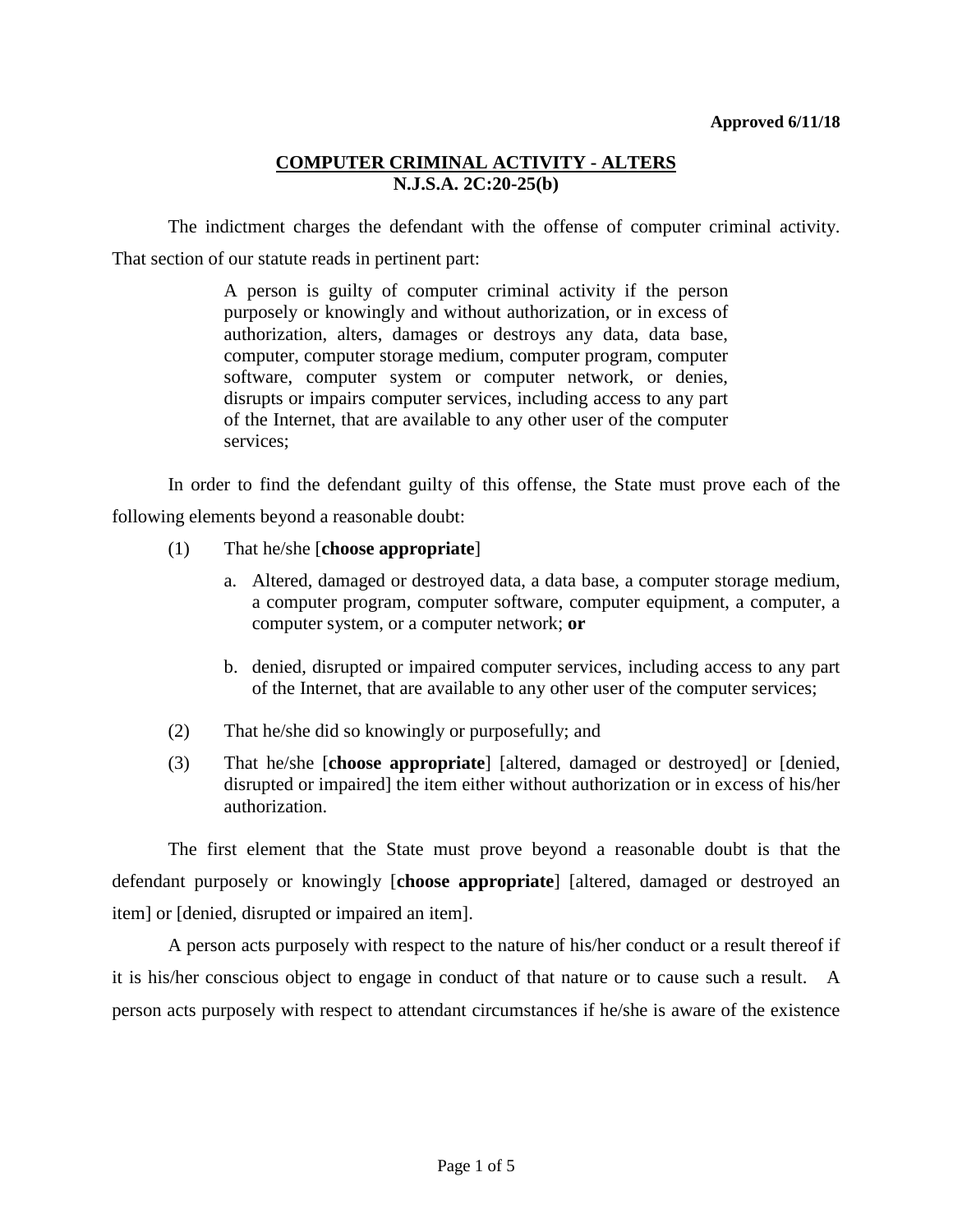of such circumstances or he/she believes or hope that they exist. "With purpose," "designed," "with design" or equivalent terms have the same meanings. $<sup>1</sup>$  $<sup>1</sup>$  $<sup>1</sup>$ </sup>

A person acts knowingly with respect to the nature of his/her conduct or the attendant circumstances if he/she is aware that his/her conduct is of that nature, or that such circumstances exist, or he/she is aware of a high probability of their existence. A person acts knowingly with respect to a result of his/her conduct if he/she is aware that it is practically certain that his/her conduct will cause such a result. "Knowing," "with knowledge or equivalent terms have the same meaning.<sup>[2](#page-1-1)</sup>

Purpose and knowledge are conditions of the mind which cannot be seen and can only be determined by inferences from conduct, words or acts. A state of mind is rarely susceptible of direct proof, but must ordinarily be inferred from the facts. Therefore, it is not necessary, members of the jury, that the State produce witnesses to testify that an accused said he/she had a certain state of mind when he/she engaged in a particular act. It is within your power to find that such proof has been furnished beyond a reasonable doubt by inference which may arise from the nature of his/her acts and his/her conduct, and from all he/she said and did at the particular time and place, and from all of the surrounding circumstances.

## [**CHARGE IF APPROPRIATE**]

"Alter," "damage," or "destroy" shall include, but not be limited to, any change or impairment to the integrity or availability of any data or other information, data base, computer program, computer software, computer equipment, computer, computer storage medium, computer system, or computer network by any means including introduction of a computer contaminant. [3](#page-1-2)

## [**RESUME CHARGE**]

## [**CHARGE IF "ALTERS, DAMAGES OR DESTROYS"]**

The second element that the State must prove beyond a reasonable doubt is that the item altered, damaged, or destroyed was **[CHOOSE APPROPRIATE]** data, a data base, a computer,

-

<span id="page-1-1"></span><span id="page-1-0"></span><sup>&</sup>lt;sup>1</sup> N.J.S.A. 2C:2-2(b)(1).<br><sup>2</sup> N.J.S.A. 2C:2-2(b)(2).

<sup>2</sup> N.J.S.A. 2C:2-2(b)(2).

<span id="page-1-2"></span><sup>3</sup> N.J.S.A. 2C:20-23(n).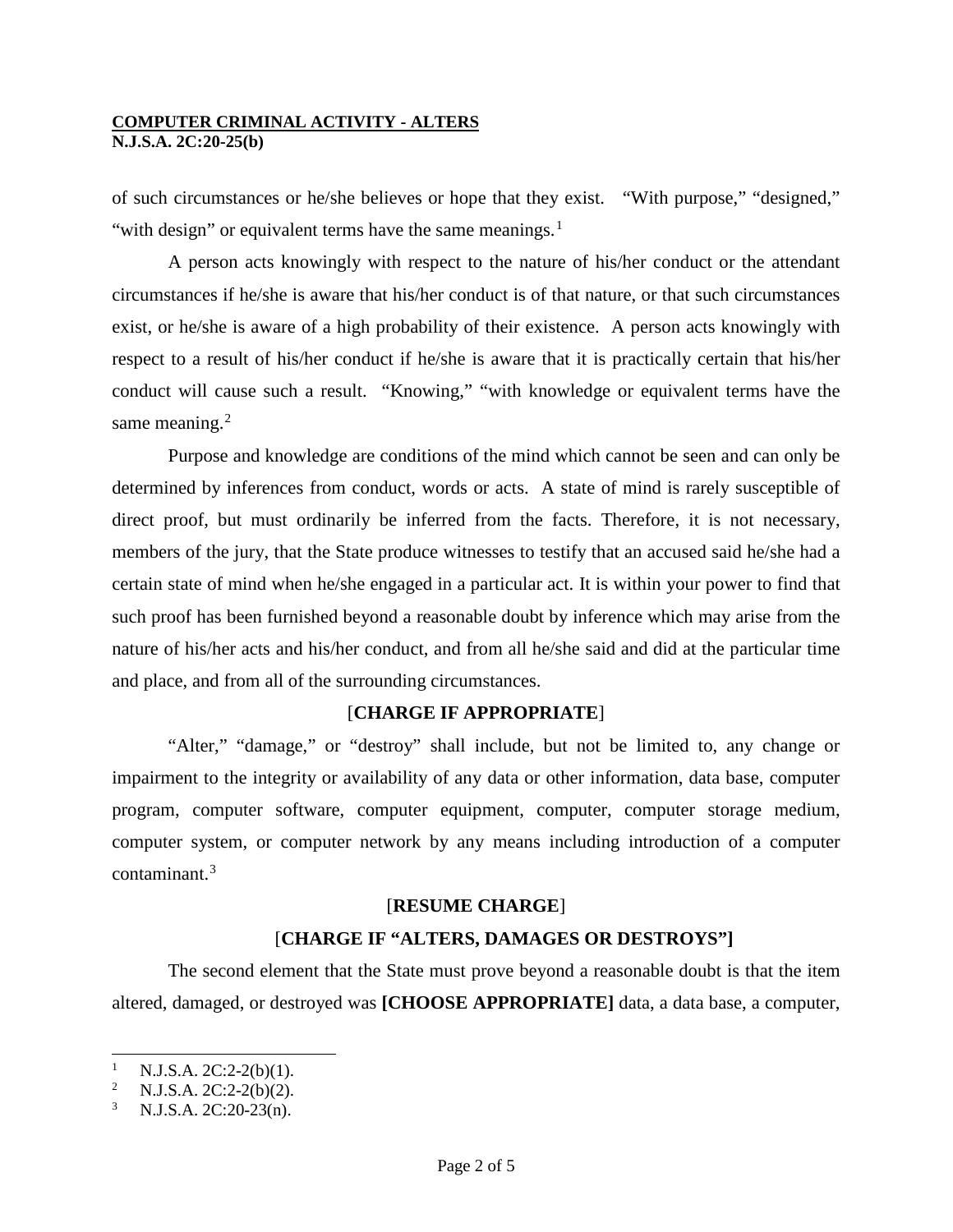computer storage medium, a computer program, computer software, a computer system or a computer network.

#### [**CHOOSE APPROPRIATE]**

"Data" means information, facts, concepts, or instructions contained in a computer, computer storage medium, computer system, or computer network. It shall also include, but not be limited to, any alphanumeric, hexadecimal, octal or binary code.<sup>[4](#page-2-0)</sup>

"Data base" means a collection of data.<sup>[5](#page-2-1)</sup>

"Computer" means an electronic, magnetic, optical, electrochemical or other high speed data processing device or another similar device capable of executing a computer program, including arithmetic, logic, memory, data storage or input-output operations and includes all computer equipment connected to such a device, computer system or computer network, but shall not include an automated typewriter or typesetter or a portable, hand-held calculator.<sup>[6](#page-2-2)</sup>

"Computer program" means a series of instructions or statements executable on a computer, which directs the computer system in a manner to produce a desired result.<sup>[7](#page-2-3)</sup>

"Computer software" means a set of computer programs, data, procedures, and associated documentation concerned with the operation of a computer system.<sup>[8](#page-2-4)</sup>

"Computer system" means a set of interconnected computer equipment intended to operate as a cohesive system.[9](#page-2-5)

"Computer network" means the interconnection of communication lines, including microwave or other means of electronic communications, with a computer through remote terminals, or a complex consisting of two or more interconnected computers, and shall include the Internet.<sup>[10](#page-2-6)</sup>

## [**CHARGE IF "DENIES, DISRUPTS OR IMPAIRS"]**

-

<span id="page-2-1"></span><span id="page-2-0"></span><sup>4</sup> N.J.S.A. 2C:20-23(h).<br>
<sup>5</sup> N.J.S.A. 2C:20-23(i).<br>
<sup>6</sup> N.J.S.A. 2C:20-23(b).<br>
<sup>7</sup> N.J.S.A. 2C:20-23(f).<br>
<sup>8</sup> N.J.S.A. 2C:20-23(g).<br>
<sup>9</sup> N.J.S.A. 2C:20-23(g).<br>
<sup>10</sup> N.J.S.A. 2C:20-23(d).

<span id="page-2-2"></span>

<span id="page-2-3"></span>

<span id="page-2-4"></span>

<span id="page-2-5"></span>

<span id="page-2-6"></span>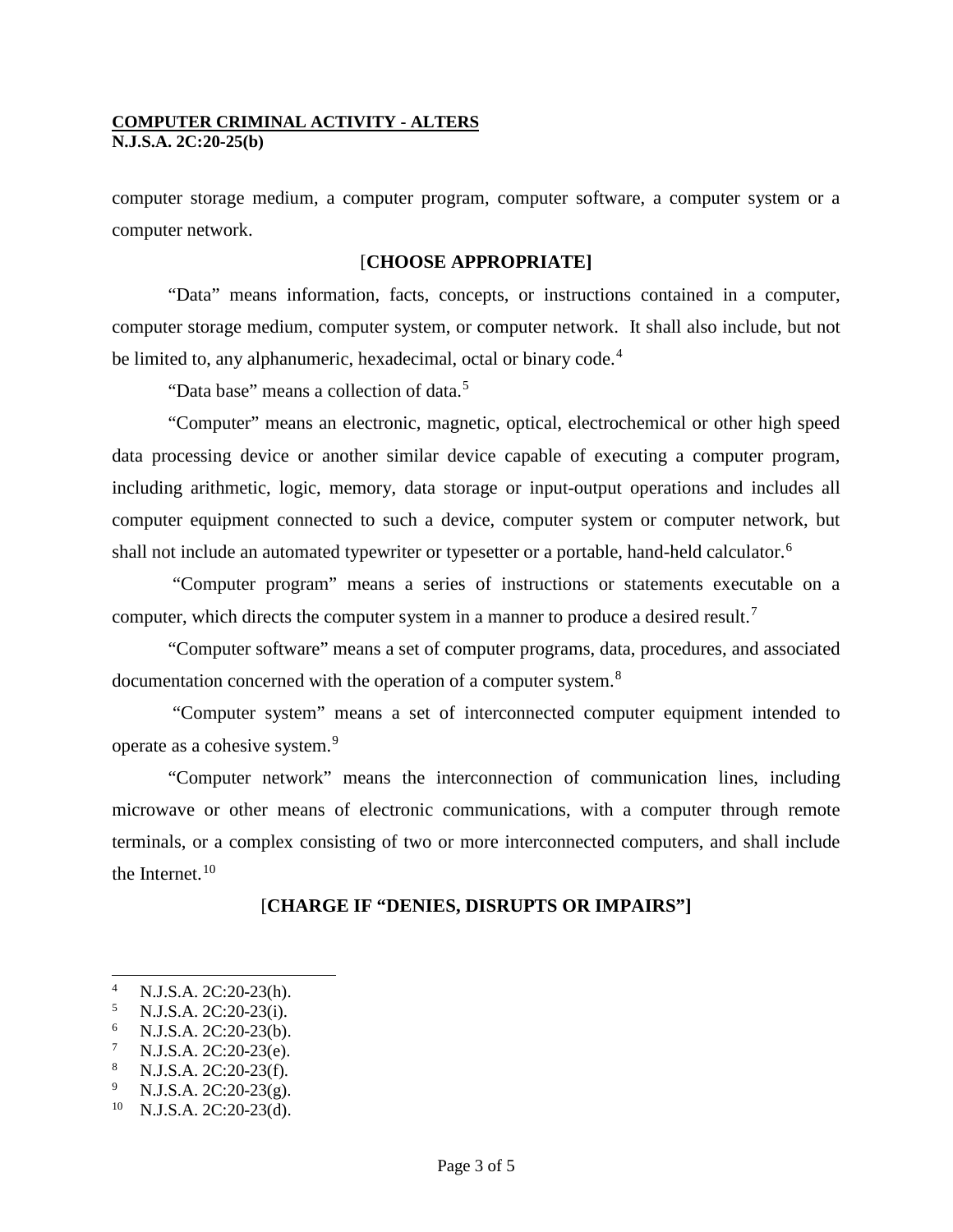The second element that the State must prove beyond a reasonable doubt is that the item denied, disrupted or impaired was computer services, including access to any part of the Internet, that are available to any other user of the computer services.

"User of computer services" shall include, but not be limited to, any person, business, computer, computer network, computer system, computer equipment or any other device which makes use of any resources of a computer, computer network, computer system, computer storage medium, computer equipment, data or data base.<sup>[11](#page-3-0)</sup>

# [**RESUME CHARGE]**

The third element that the State has to prove beyond a reasonable doubt is that the defendant [**CHOOSE APPROPRIATE**] [altered, damaged, or destroyed the item] or [denied, disrupted or impaired the item] without authorization, or in excess of authorization.

# [**CHARGE IF APPROPRIATE]**

I have already explained the meaning of the term "alters, damages, or destroys" to you.

## **[RESUME CHARGE]**

"Authorization" means permission, authority or consent given by a person who possesses lawful authority to grant such permission, authority or consent to another person to access, operate, use, obtain, take, copy, alter, damage or destroy a computer, computer network, computer system, computer equipment, computer software, computer program, computer storage medium, or data. An actor has authorization of a reasonable person would believe that the act was authorized.<sup>[12](#page-3-1)</sup>

If after a consideration of all the evidence you find that the State has failed to prove any element of the offense beyond a reasonable doubt, then you must find the defendant not guilty.

If, however, after a consideration of all the evidence you are convinced beyond a reasonable doubt, then you must find the defendant guilty.

## **[CHARGE IF FIRST-DEGREE ALLEGED]**

If you find that the State has proven every element of the offense beyond a reasonable doubt that the defendant [**CHOOSE APPROPRIATE**] [altered, damaged, or destroyed any

<span id="page-3-0"></span> $11$ <sup>11</sup> N.J.S.A. 2C:20-23(o).<br><sup>12</sup> N.J.S.A. 2C:20-23(q).

<span id="page-3-1"></span>